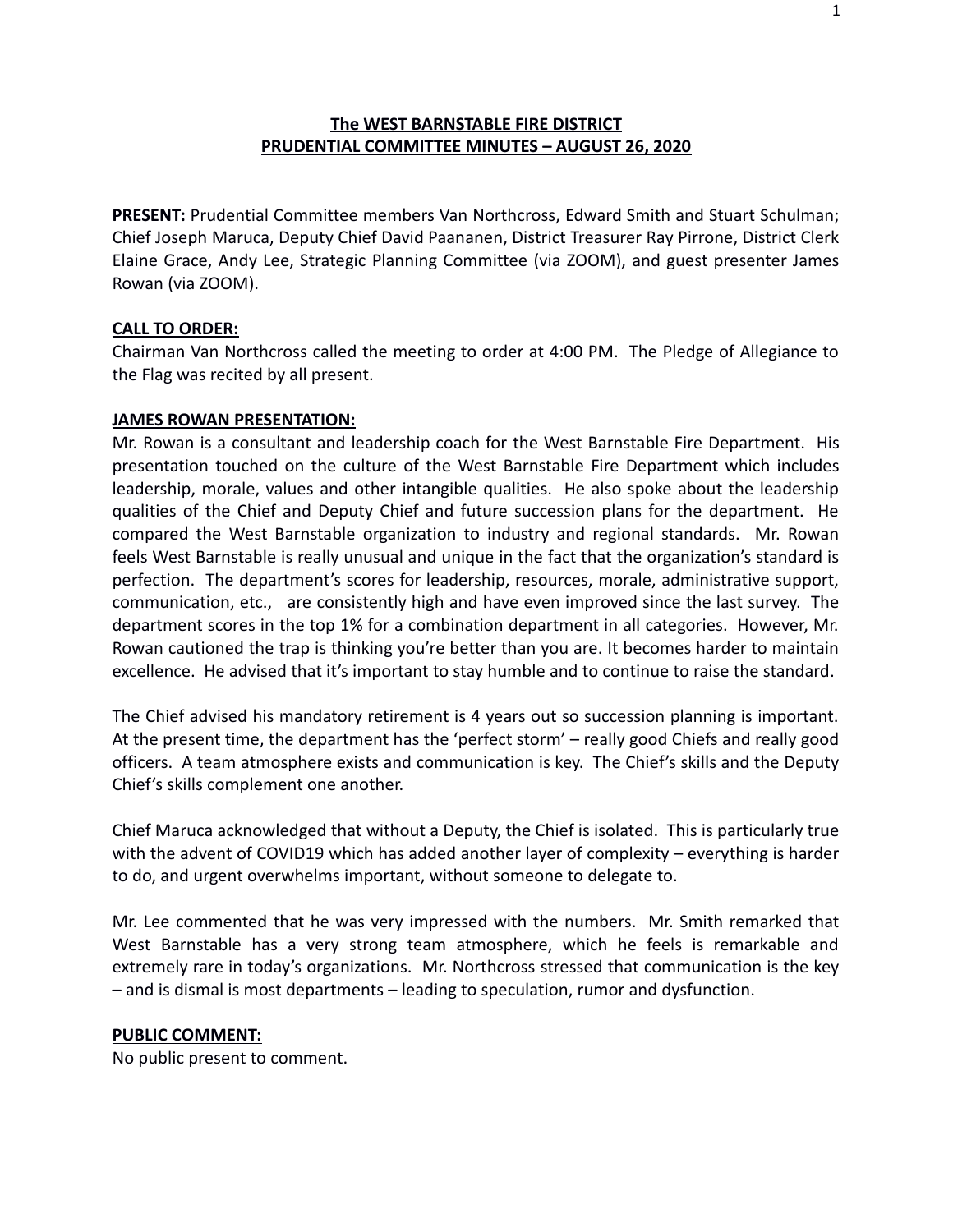#### **TREASURER'S REPORT:**

**FY2019 AUDIT:** The FY2019 Audit has been completed. Mr. Pirrone will forward the report electronically to everyone. Hard copies will also be available.

**FY2020 STATUS & AUDIT:** The Roselli firm has started the FY2020 audit – they have the bulk of what they need. Mr. Pirrone is waiting on tax lien information from the Town of Barnstable before he can close the books. He also needs OPEB information. The audit will probably be completed this fall.

### **FY2021 STATUS:**

Tax receipts are up – banks are making escrow payments in timely manner. Ambulance receipts are down – the usual July downturn. Debt payment has been made; County retirement assessment has also been paid. The District is well within the budget – encumbrances need to be finalized and unspent funds are pending. Cash is reconciled through July.

The following warrants were approved for payment:

| 17,113.60 |
|-----------|
| 22,909.78 |
| 14,818.82 |
| 34,768.51 |
| 13,555.42 |
| 22,476.62 |
| 35,236.00 |
| 73,648.18 |
| 6,212.71  |
|           |

### **COVID-19 OPERATIONAL REPORT:**

Chief Maruca reported that the department is coming back to a more normalized office environment. Heather is coming in to the office twice a week, Ray and Susan are coming and going, and Nanette is also coming in. Tuesday night training is still all outside, as are staff/volunteer briefings. The building is still closed to the public. The Massachusetts COVID19 infection rate is down, and Cape Cod has the lowest rate in the state.

### **CHIEF'S REPORT:**

- The Chief reported he has heard no public comment regarding the Cape Cod Times article on ambulance billing.
- A separate Treasurer's bond was received and coverage is effective as of today
- The Chief provided a spread sheet outlining apparatus maintenance expenditures for review. Costs are starting to increase. Good news regarding the grant application to replace #296 – West Barnstable is still on the list – we haven't received a no yet.
- Two former volunteer firefighters are returning one from the military and one from Logan Airport.